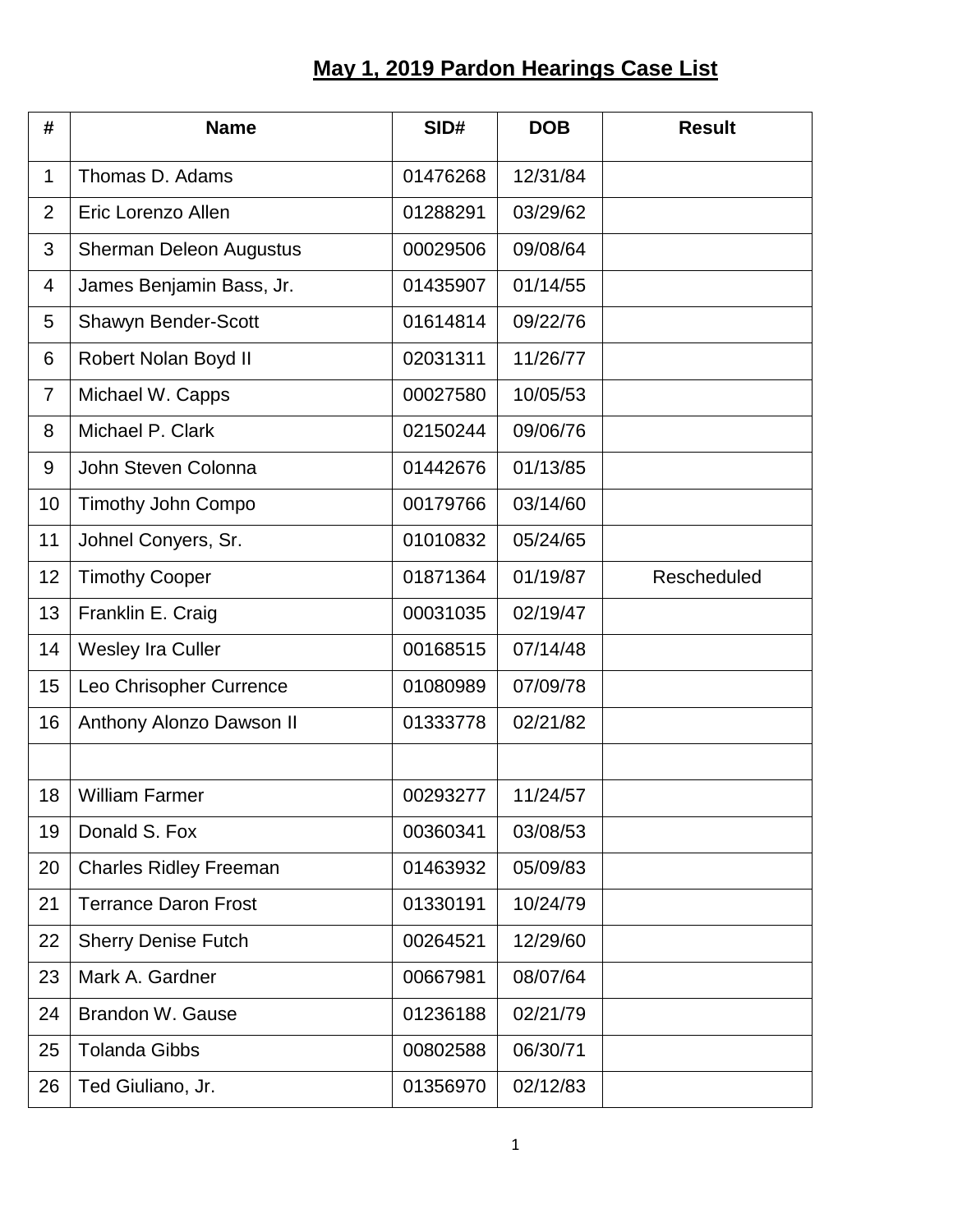## **May 1, 2019 Pardon Hearings Case List**

| 27 | <b>Terrance Devon Glover</b>        | 01636605 | 02/21/87 |  |
|----|-------------------------------------|----------|----------|--|
| 28 | <b>Vincent Randall Greene</b>       | 01068285 | 11/14/62 |  |
| 29 | <b>Sedrick Levern Griffin</b>       | 00911112 | 12/05/74 |  |
| 30 | Yolanda Felice Guyton               | none     | 09/21/92 |  |
| 31 | <b>Ebony Renee' Hilton</b>          | 01917251 | 09/10/92 |  |
| 32 | Jayson Allen Holcomb                | 01750411 | 03/10/84 |  |
| 33 | Willena N. Hudgins                  | 02144797 | 04/25/79 |  |
| 34 | <b>Steven Ray Jeffries</b>          | 01053664 | 06/25/74 |  |
| 35 | Justin Bryan Jenkins                | 02085336 | 12/11/80 |  |
| 36 | James Flushing Kelly                | 00568325 | 04/10/69 |  |
| 37 | <b>Robert Earl Kollock</b>          | 00557240 | 09/07/58 |  |
| 38 | <b>Michael Shane LeCroy</b>         | 01230775 | 01/18/81 |  |
| 39 | <b>Cornelius Adon Lomax</b>         | 01922434 | 04/18/87 |  |
| 40 | Mary Jane Lopez                     | 00955513 | 01/16/68 |  |
| 41 | <b>James Marvin Lucas</b>           | 01799761 | 04/20/80 |  |
| 42 | Tianna Moniguie Lyde                | 20061690 | 10/17/88 |  |
| 43 | Regina B. Mack                      | 00775090 | 05/15/48 |  |
| 44 | <b>Jeffrey Michael Marselis</b>     | 00978111 | 07/22/62 |  |
| 45 | <b>Krishna Myers</b>                | 01286130 | 07/21/76 |  |
| 46 | <b>Walter Keith Norris</b>          | 01333303 | 08/30/79 |  |
| 47 | <b>James Everette Owens</b>         | 01426973 | 07/26/84 |  |
| 48 | <b>Harrison Michael Poole</b>       | 00675875 | 10/23/71 |  |
| 49 | Anthony Joe Price, Jr.              | 00842330 | 07/21/71 |  |
| 50 | <b>Ashantay Prioleau-Bradley</b>    | 01461553 | 10/25/74 |  |
| 51 | <b>Yolanda Nicole Walters Rhabb</b> | 01101670 | 08/17/76 |  |
| 52 | <b>Edward Kojo Sarpong</b>          | 01650746 | 11/01/82 |  |
| 53 | Tracy L. Scott                      | 00574575 | 11/30/67 |  |